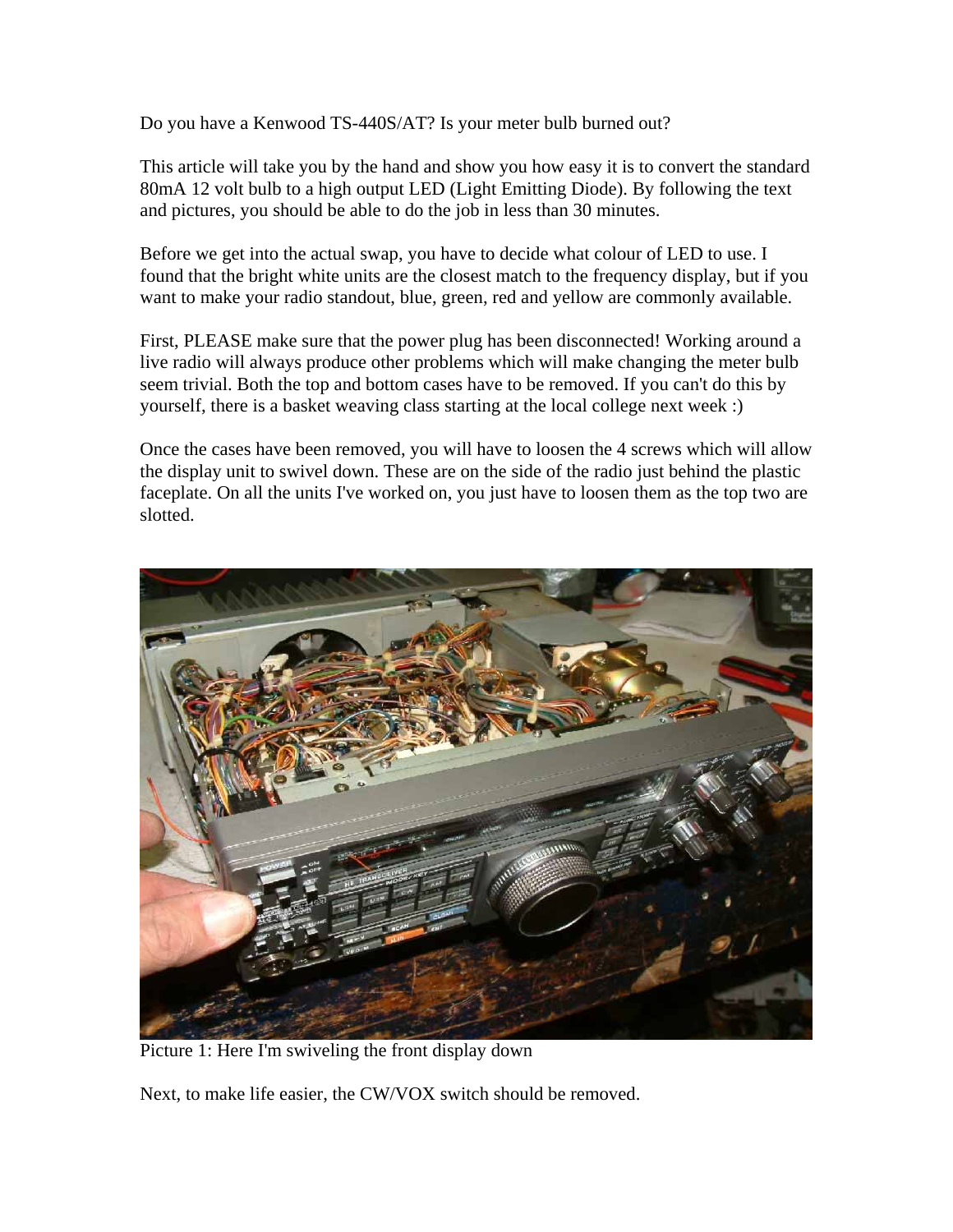

Picture 2: Here is the switch before removal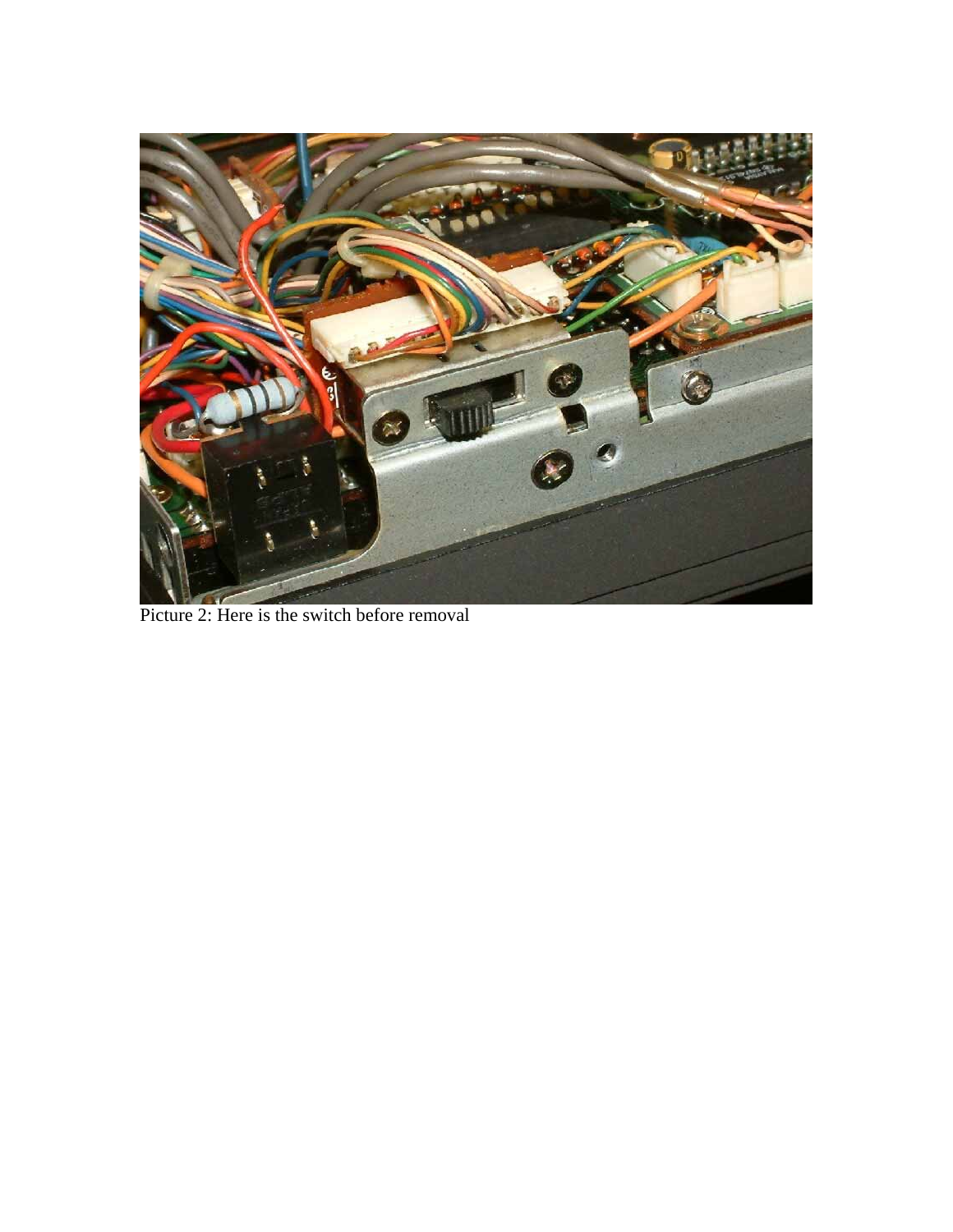

Picture 3: After switch removed (note that the wires are long enough that the switch can be tied back out of the way.

Underneath the switch you will see the light bulb and rubber filter. I find it easier to first remove the bulb by pulling the two wires towards the right side of the radio. Once the bulb is out, grab the rubber filter and it should come right out. Save the filter as it will be used later.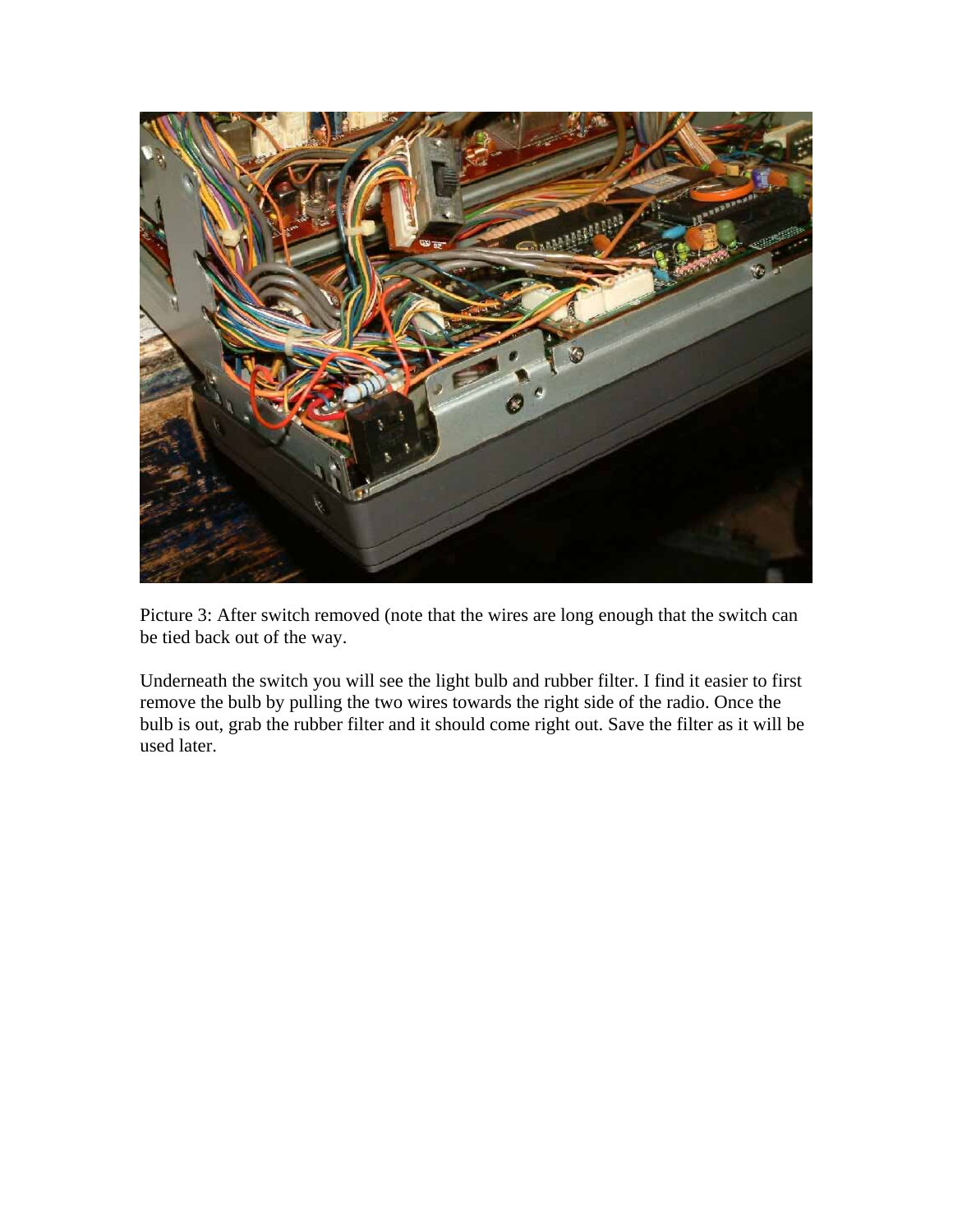

Picture 4: Rubber filter

Next we will concentrate on the LED itself. When you buy an LED it will have a round lens on the "business" end of the diode. What you want to do is file this just enough so it's flat. What this will do for you is increase the beam width of the light. I usually start with a flat file, then use some 220 grit sandpaper. DON'T GO TOO FAR! Looking at the side of the LED, you can clearly see the cathode and anode connections within the plastic shell. Try and stay about 1 mm away from these. While you are at it, roughen up the side of the lens with the sandpaper. You want to defuse the lens so that the light energy will be a soft glow.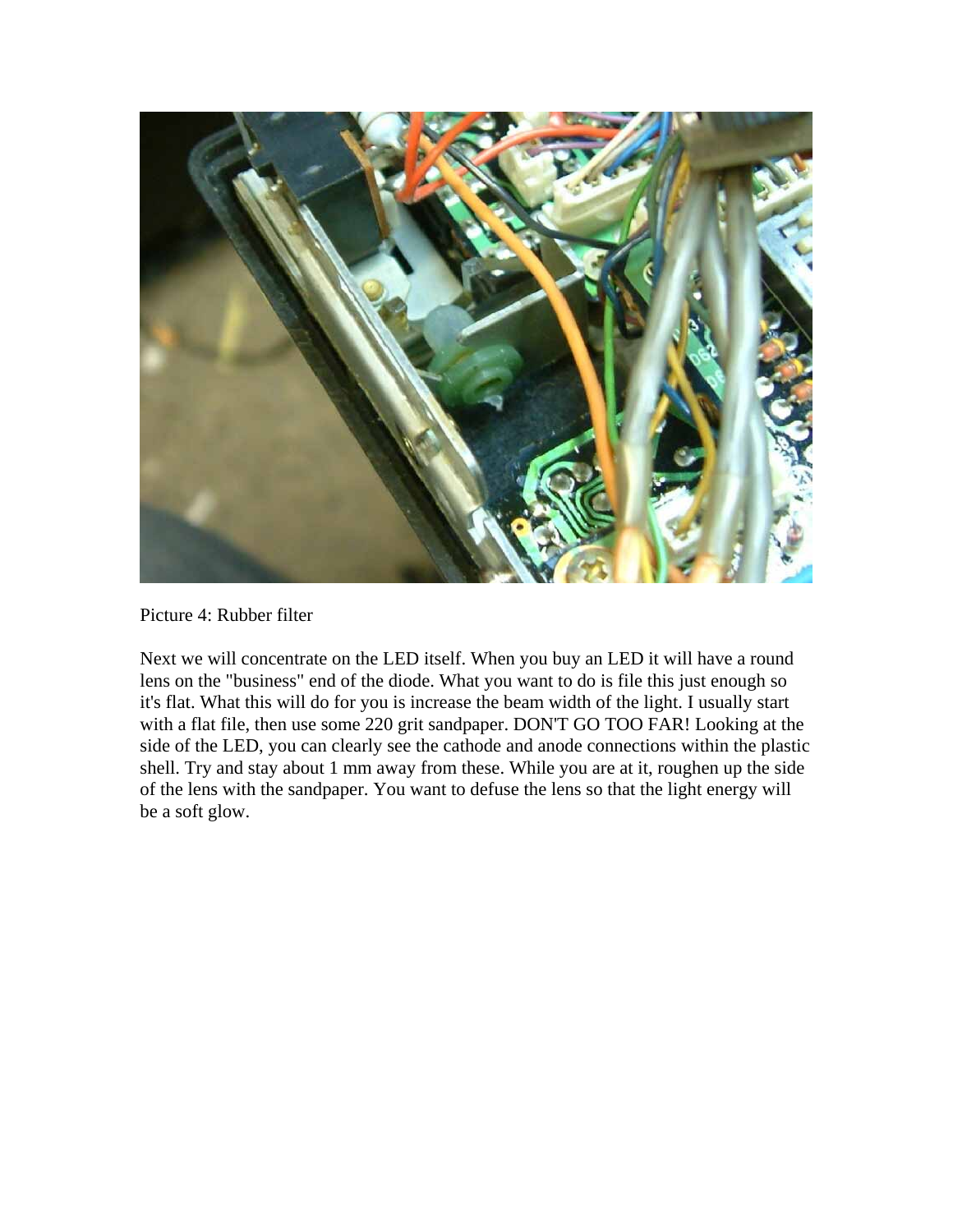

Picture 5: Notice how rough the surface is!

After the LED modifications are complete, bend the LED's leads so that they are at a right angle to the body. Also, because the original bulb runs off 12 volts, you will have to install a dropping resistor in series with the LED. The white LED requires 20mA of current and has a forward voltage drop of 4.5 volts (NOTE: different colour LEDs have different voltage drops). Using ohms law:

 $R=V/I$ 

Where R is in Ohms, V is in Volts and I is in Amps.

V is equal to how much voltage the resistor must DROP. In this case 14-4.5= 9.5. I always use 14 as the operating voltage because most cars will run at 14 to 14.2 volts while the engine is running.

So now we know V  $(9.5)$  and I  $(.020$  amps). The rest is easy:

 $R = 9.5/0.020 = 475$  Ohms.

As this is a non-standard value, use 470 Ohms. Another habit I got into was to install the resistor into the anode end of the LED. Why? I don't know. It will work equally well if connected to the cathode! For those of you who haven't played with LEDs much, the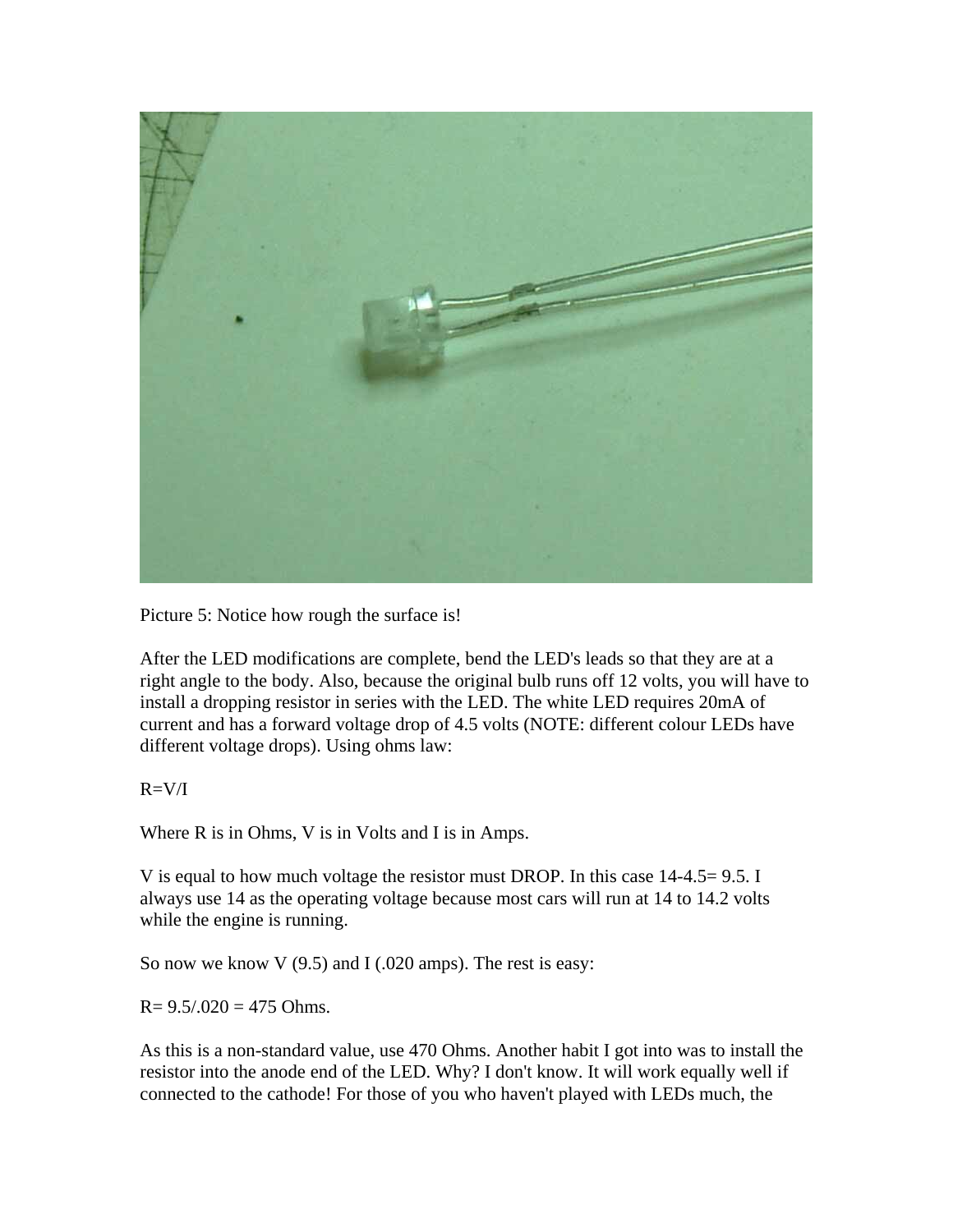cathode (or negative) lead can be determined 2 ways. It's always the shorted of the 2 leads. But what if you've cut the leads already and don't know which one was the shortest? Without power applied to the LED, look straight down the business end of the led. You will notice that somewhere around the base of the LED there is a flat section. The lead on the same side of this flat is also the cathode.



Picture 6: LED bent with resistor soldered on. I shortened the anode lead before soldering the resistor in place. The short lead is still the cathode.

At this point, go and plug in your hot glue gun so it will be ready for the next step. The following picture shows the complete LED assembly with both leads covered in heat shrink tubing. I also trim both leads to the same length. WHAT! How will I know which lead is positive and which is negative?? Remember my old trick of installing the resistor on the anode? Well, you can clearly see the resistor (by the big bump!) even with the heat shrink tubing in place.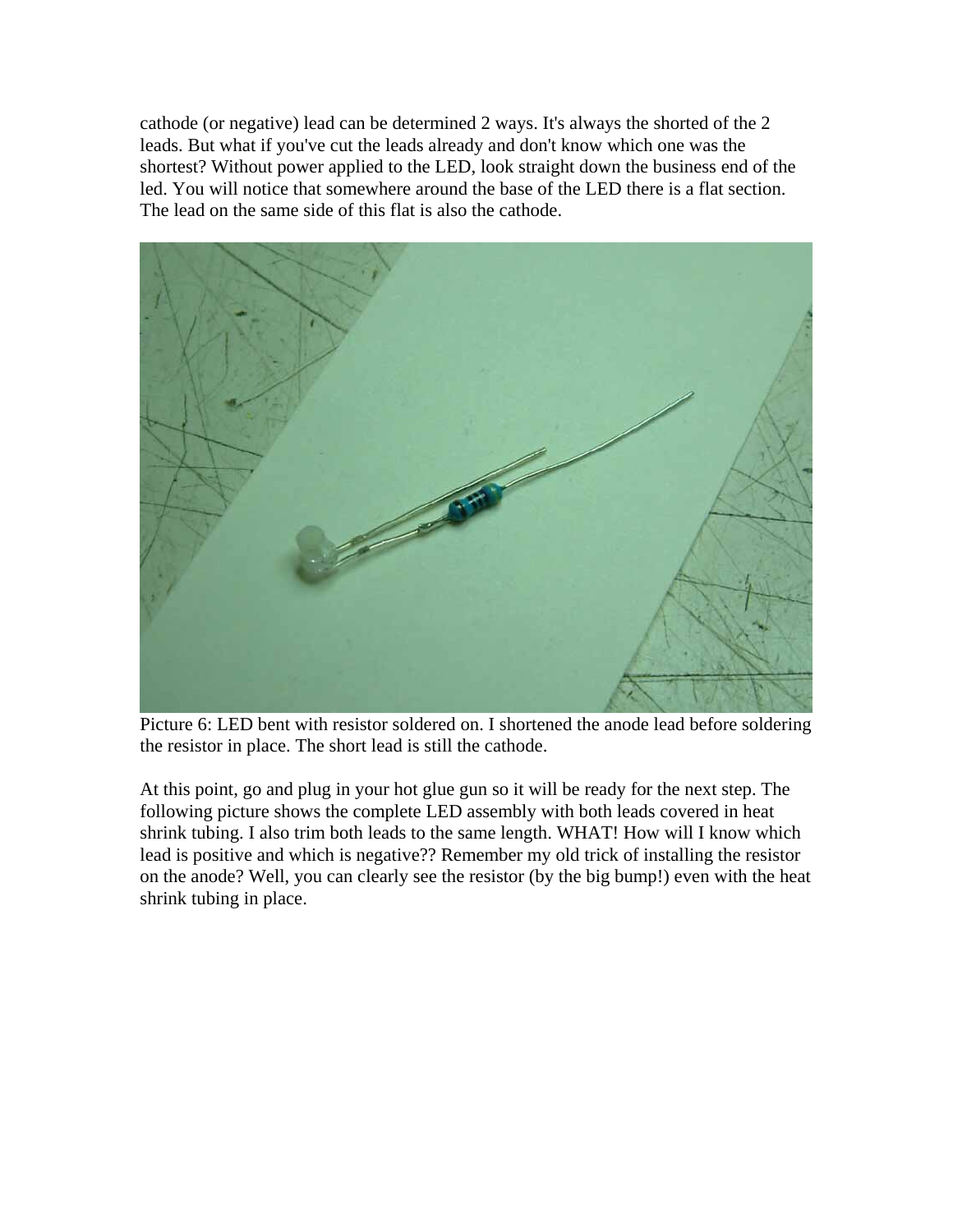

Picture 7: After the resistor is installed, cover both leads with heat shrink tubing and trim the leads to be the same length.

At this point we have to modify the rubber filter taken out of the radio near the beginning. If you have a grommet with the same sized slot, you can use it, but due to the fact that you will never have to change the meter illumination again, use the original. All that has to be done is to cut the dome from the filter, leaving just the grommet section.

Now, put the LED assembly through the grommet so that the middle of the lens is about 7mm from the grommet and put a bead of hot glue on both sides to hold it in place. The assemble runs cool to the touch so the use of hot glue is adequate. If you are leery about using hot glue, 5 minute epoxy would work as well.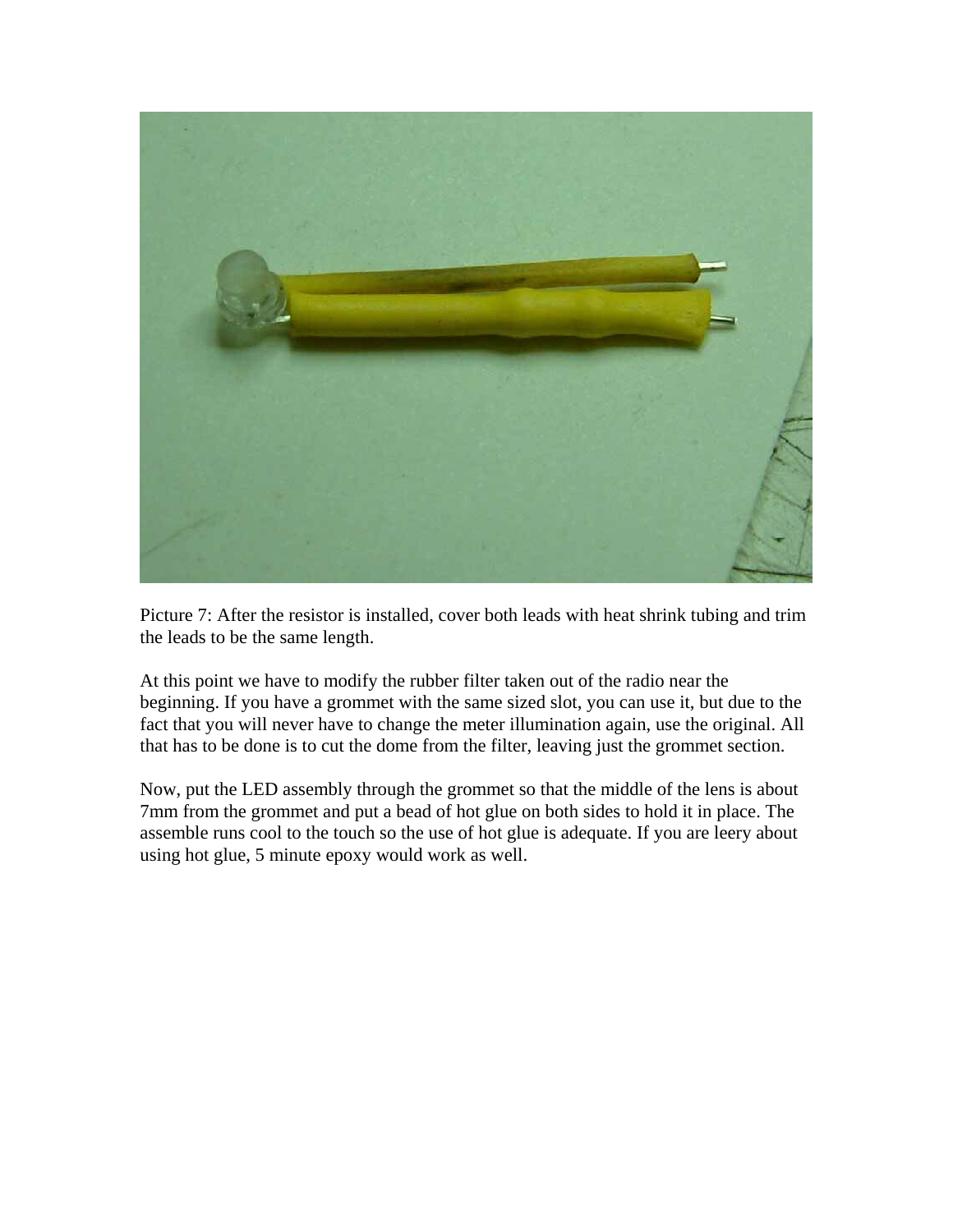

Picture 8: Complete LED assembly ready for installation

Remember the old bulb? Cut the leads from it as close to the bulb as possible. Trim about 1/8" of the insulation off of both leads. Unlike bulbs, LEDs have to be hooked up so that the anode goes to positive and the cathode goes to negative. To find out which is which, I use the continuity tester of my digital multi-meter (some call this a diode tester). Ground one of the leads of your DMM to the chassis of the radio, and connect the other lead to each one of the old bulb leads. The one that shows a lower resistance to ground is usually ground (make sure the power switch is OFF and still unplugged). You can't do any damage if you hook up the LED backwards ....... it just won't work!

On the TS-440, the positive leads runs to the power switch, so you can verify it that way. After finding out which is positive, place some heat shrink on both of the power leads and solder the positive lead to the anode (the one with the resistor) and the negative lead to the cathode (the one without the resistor). Slide the heat shrink in place and contract (careful to not burn any other wires).

With all the hard work done, slide the completed assembly back into the metal rails on the back of the display unit, MAKING SURE that the business end of the LED is lined up with the plastic "light rail". This light rail delivers the light from the LED to the meter. Usually pointing the LED straight down works well.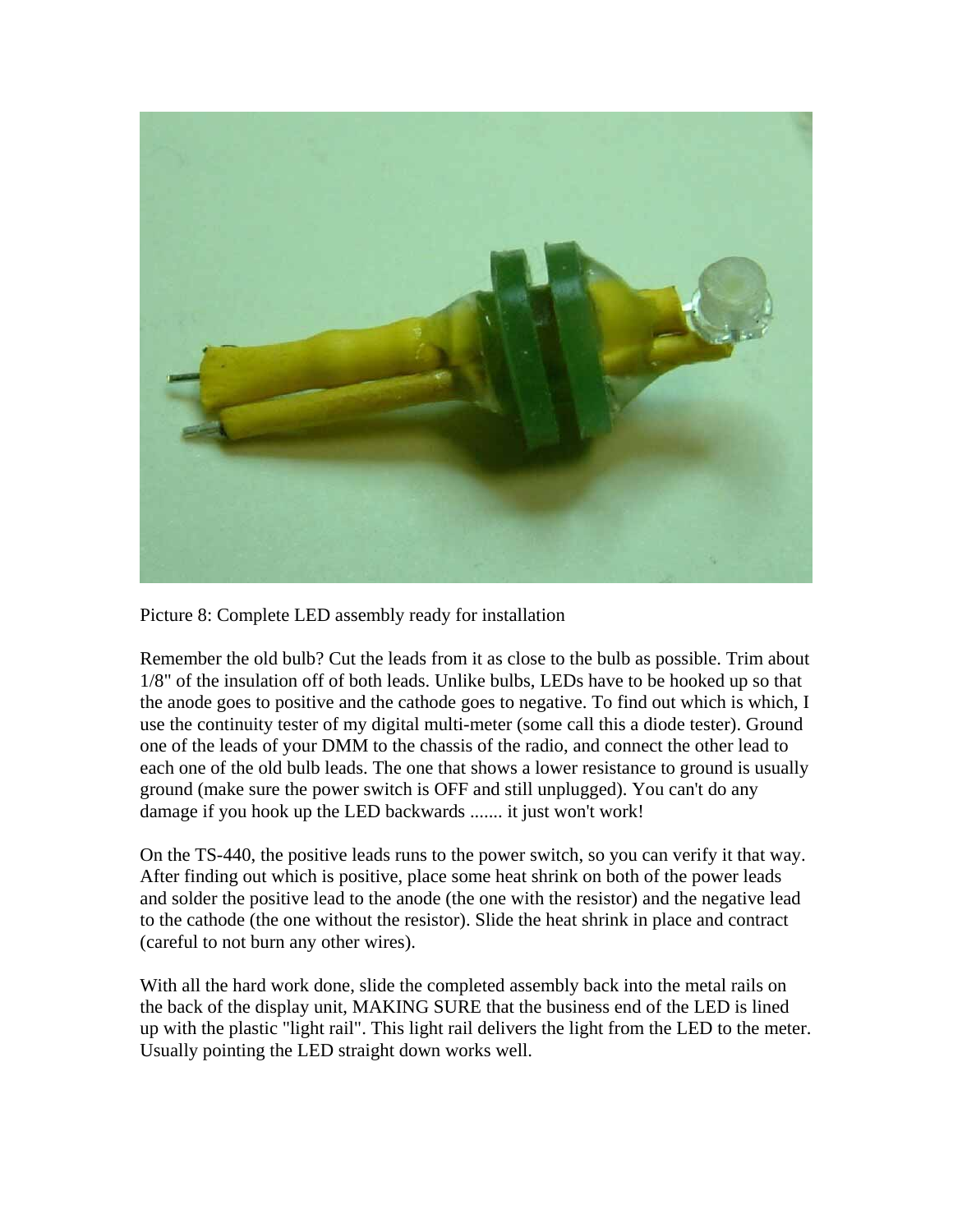

Picture 9: Completed LED assembly in it's new home! Tuck the wires so that they don't get pinched when you put the CW/VOX switch or the display unit back in place.

Once this is completed, remount the CW/VOX switch and put the display unit back in place and tighten the 4 screws on the side. You can test it now to make sure you hooked everything up properly. Once you have verified proper operation, reinstall the top and bottom covers.

So that wasn't hard, was it?

Was it worth it ..... YOU BETCHA! Just knowing that you should never have to change the meter bulb again makes it all worthwhile, not to mention that the colour looks great!

The next two pictures are before and afters......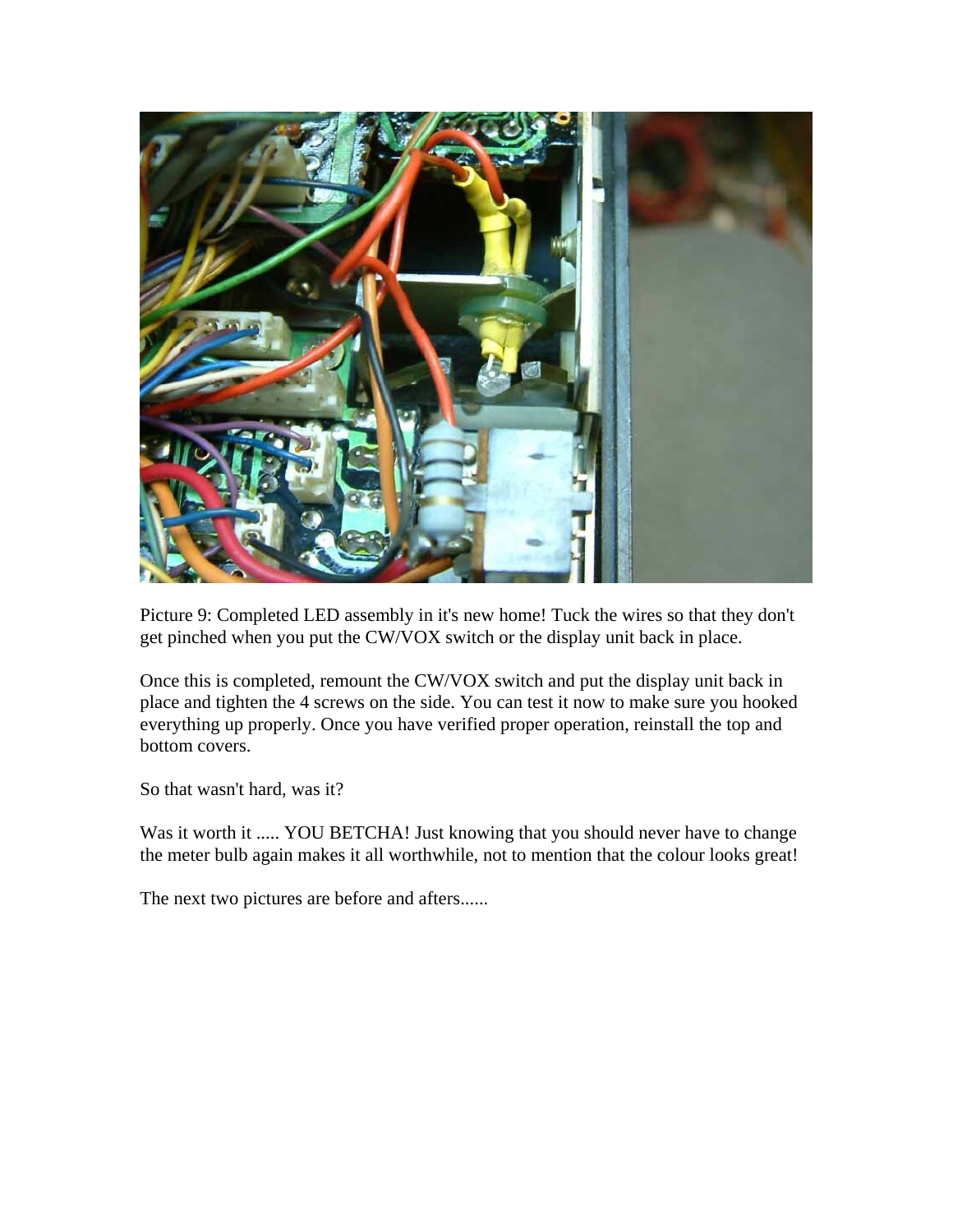| <b>POWER</b><br>$\sim$ ON<br><b>BOFF</b><br><b>ATT</b><br>ses.<br>VOIGE<br><b>BENEVAL TEMPER</b><br>ALC: PWR SWR<br><b>AUTO AT TUNG</b><br><b>COMMERCIAL SERVICE</b><br>OFF<br>THEO.<br><b>CALLE</b> | <b>Window</b><br><b>MECR</b><br><b>ON AIR</b><br>HF TRANSCEIVER<br>MODE/KEY<br>stin<br>AM <sup>1</sup><br><b>OW</b><br>USB<br>$t$ SB<br>CLEAR<br>SCAN<br>$M + N$<br>EIT<br>M. IN<br><b>VED/M</b> | L |
|------------------------------------------------------------------------------------------------------------------------------------------------------------------------------------------------------|--------------------------------------------------------------------------------------------------------------------------------------------------------------------------------------------------|---|

Picture 10: Is there a radio in here somewhere?

| POWER<br>$=$ ON<br><b>MOFF</b>                                               | $\mathbf{1}$<br>$\frac{1}{200}$ as $\frac{1}{20}$<br>10:00<br>ù                                                           | 383932 |
|------------------------------------------------------------------------------|---------------------------------------------------------------------------------------------------------------------------|--------|
| $\operatorname{ATT}$<br>NB:<br>VOICE<br><b>KENPOCH REMOS</b><br>ALC: PWR SWR | <b>ON ABL</b><br>swn<br><b>ALC</b><br>HE TRANSCEIVER<br>MODE/KEY<br><b>TIM</b><br>$-0.76$<br>CW<br>USB.<br>$\blacksquare$ |        |
| ALLTO AT TUNE<br><b>ASSEND</b><br><b>OSE</b><br><b>TTARE</b><br>$=$ REQ      | CLEAR<br><b>SCAN</b><br>$M = 1$                                                                                           |        |
|                                                                              | ENT<br>M. IN<br>VFO/M                                                                                                     |        |